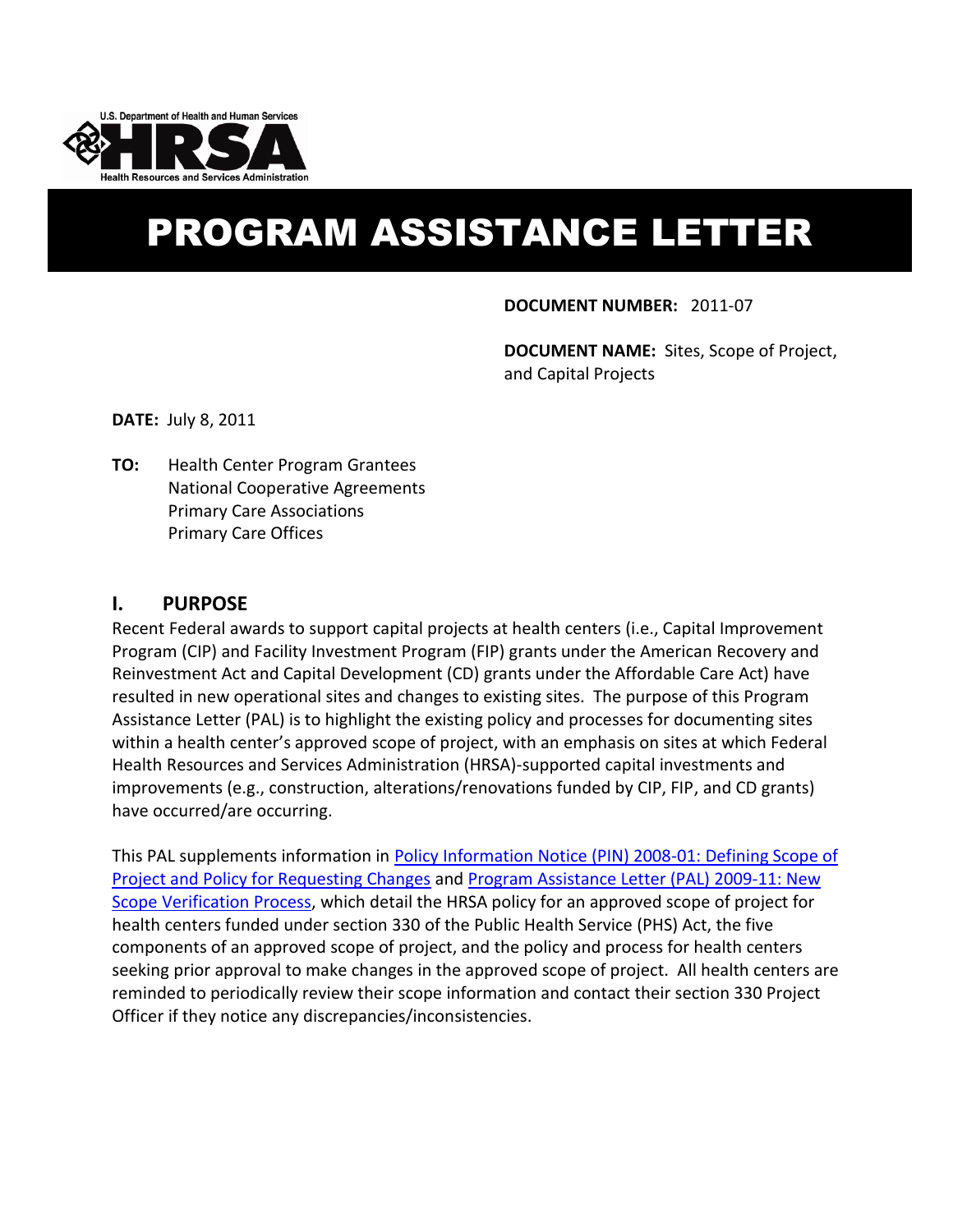# **II. APPLICABILITY/DEFINITIONS**

This PAL applies to health centers funded under the Health Center Program authorized in section 330 of the PHS Act, including the Community Health Center, Migrant Health Center, Health Care for the Homeless, and Public Housing Primary Care Programs. For the purpose of this PAL, the following terms are defined:

- A "capital project" is one supported under a HRSA capital improvement/investment grant (i.e., CIP, FIP, and/or CD).
- A "capital project site" is a site at which a Federal HRSA-supported capital project is occurring.
- "Capital-related requirements" or "reviews" refer to statutory requirements and policies related to Federal capital investments and include, but are not limited to, Federal interest in real property, the National Environmental Policy Act (NEPA), the National Historic Preservation Act (NHPA), and architectural/engineering reasonableness of the project.
- The "section 330 PO" is the HRSA Project Officer (PO) that manages the Health Center Program operational grant and is responsible for reviewing change in scope (CIS) requests. The section 330 PO is listed in the "Contacts" section of the Electronic Handbooks (EHB) Grant Handbook with the Activity Code H80. The section 330 PO remains primary point of contact for approval of all sites within scope of project, whether the site was added through a CIS request or a HRSA-funded capital grant.
- The "capital grant PO" is the HRSA PO that manages the capital investment grant. For example, these POs include those that manage the CIP (Activity Code C81), FIP (Activity Code C80), and CD (Activity Code C8A) grants. The capital grant PO is listed in the "Contacts" section of the EHB Grant Handbook with the appropriate activity code.

This PAL does not address the additional communication, reviews and processing necessary to change the overall scope of work of a capital project. All grantees must consult with both their section 330 PO and capital grant PO to determine if a request for a change to a capital project (regardless of whether the site/address is changing) is reasonable prior to taking any steps outlined in this PAL. Any changes to the capital project overall must adhere to capital-related requirements and be separately reviewed and approved.

# **III. BACKGROUND**

#### **A. IMPORTANCE OF ACCURATE SCOPE INFORMATION**

As stated in PIN 2008-01, site information must be properly documented, up to date, and approved in the Federal scope of project in order for health centers to be eligible to receive various benefits (e.g., Federal Tort Claims Act coverage, 340B Drug Pricing Program coverage, Medicaid and Medicare reimbursement). As noted in PIN 2008-01, significant changes to scope, including the addition, deletion or relocation of sites, require prior approval by HRSA. Further, the investment of Federal funds to support capital projects at health center sites requires assessment of compliance with other statutory capital-related requirements and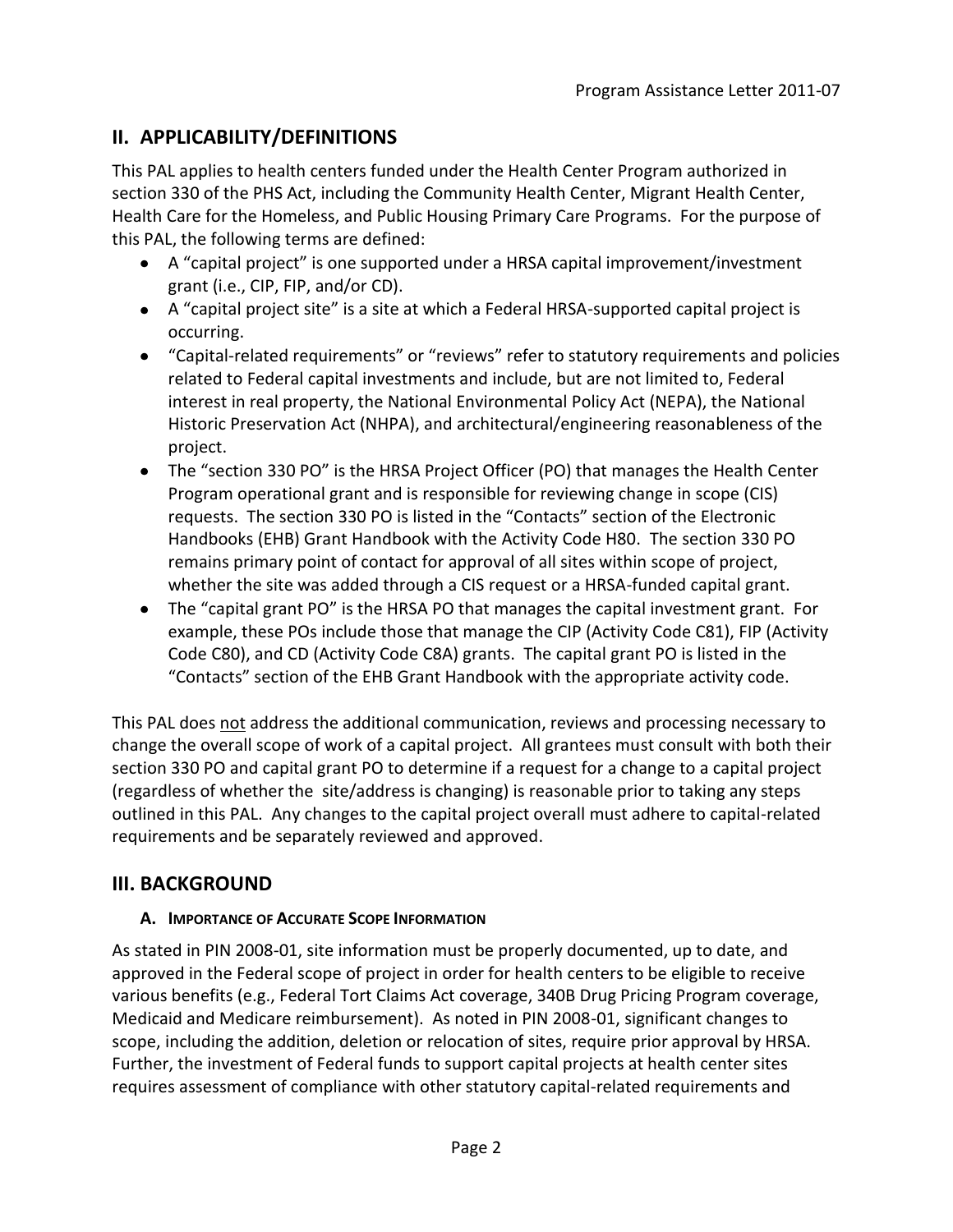creates Federal interest<sup>1</sup> in real property; therefore, it is essential that sites be accurately recorded in a health center's approved scope of project.

*Per PIN 2008-01, a fully-equipped mobile van that is staffed by health center clinicians providing direct primary care services at various locations on behalf of the grantee is considered a service site and must be properly recorded in scope. If a grantee utilized a capital grant to purchase a new mobile van, that new site and related information should have been proposed within the capital grant application. If a grantee utilized a capital grant to replace an existing in-scope mobile unit, it should ensure that the van's site information is accurate and up to date. Please note that vans that are not equipped or utilized for direct patient care do not meet the definition of a service site. If a grantee utilized a capital grant to purchase such a van to transport patients or staff or support outreach or other enabling services, the van should not be listed on Form 5— Part B: Service Sites. Rather, these vans may be listed on Form 5–Part C: Other Activities, as appropriate.*

#### **B. SCOPE VERIFICATION PROCESSES FOR CAPITAL PROJECT SITES**

 $\overline{a}$ 

Per PIN 2009-11, grantees are required to verify implementation of site changes within EHB through the "Scope Verification process."

During the CIP, FIP, and CD application process, applicants were instructed to document within the application any new site(s) proposed in a construction or alteration/renovation project that was not already in its approved scope of project. HRSA reviewed this proposed site information as part of the overall capital grant application following the criteria outlined in PIN 2008-01 and approval of the sites within a grantee's scope of project was communicated to applicants via the NGA that also approved their CIP, FIP, or CD project. A term on the NGA informed grantees that they were expected to verify that the new site was implemented once it became operational.

Because the implementation of capital projects is long-term in nature, these sites are frequently not able to be operational within the expected 120 days of site approval for a CIS request. Therefore, in approving new sites as part of a federally-funded capital grant (i.e., CIP, FIP, and/or CD), HRSA provided a scope verification process that allowed for additional time beyond the 120-day verification deadline for CIS requests. Grantees were given a two-year deadline within EHB to verify that these sites were operational. The technical process for verifying the open/operational date in EHB for these sites is the same as for CIS requests; once verified, an NGA confirming the operational date of the site will be issued.

 $^1$  The CIP, FIP, and CD grant awards authorize activities such as alteration and renovation, construction, and acquisition of equipment and supplies. When these types of actions are undertaken with Federal grant funds, there is Federal Interest. HRSA is responsible for ensuring that grantees utilize these items for the intended public benefit under the law and when no longer needed, items are disposed of under the following requirements: Real property 45 CFR 74.32 and Equipment/Supplies 45 CFR 74.34 & 74.35.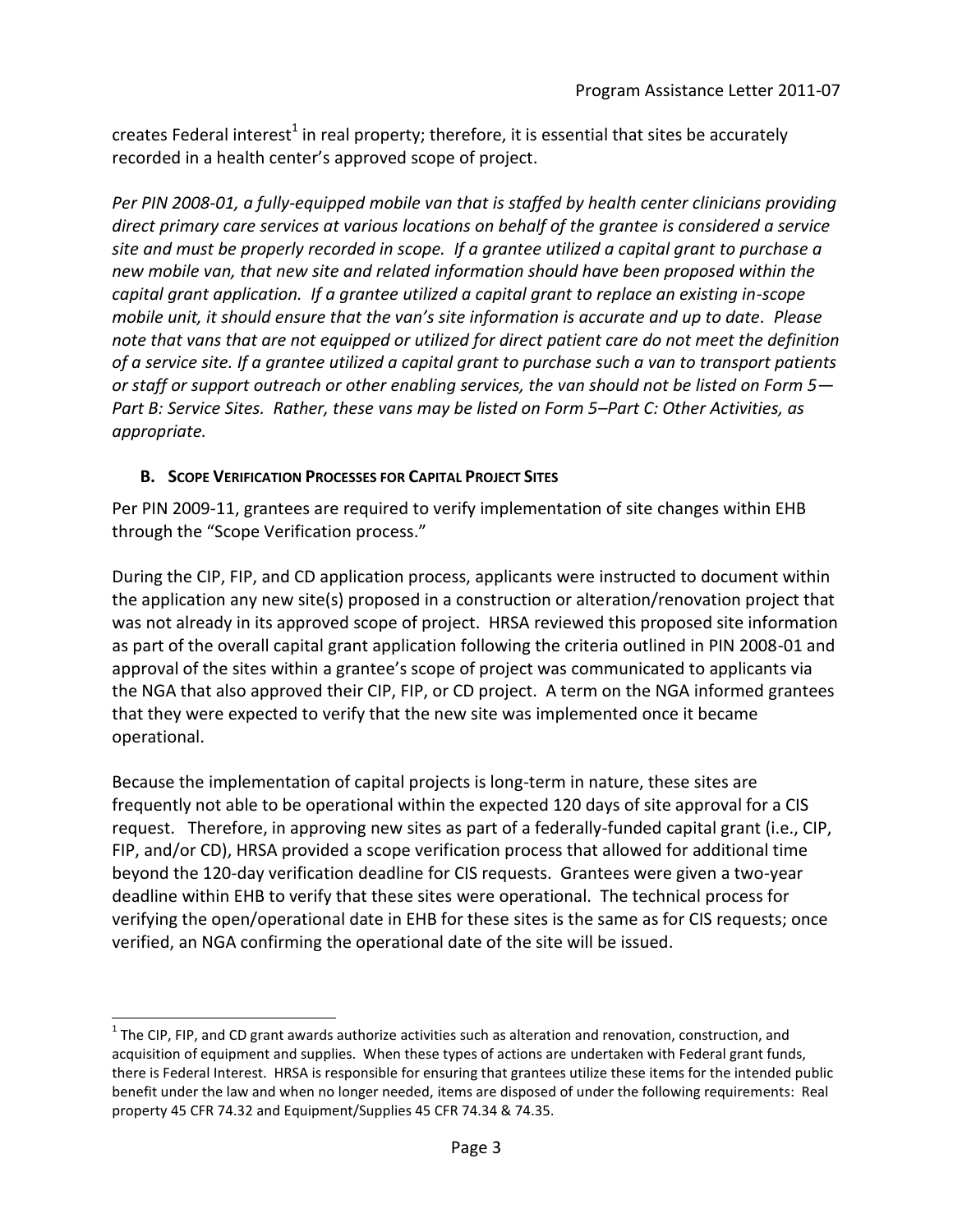# **IV. COMMON SCENARIOS FOR CAPITAL PROJECT SITES AND HOW TO ADDRESS THEM**

In order to assist grantees with assuring that their scope of project is accurately and appropriately reflected within EHB, this section contains descriptions of scenarios a grantee may experience and provides guidance on how to address those scenarios. If a grantee encounters a scenario (related to scope) with a capital project site that is not described in this PAL, it should consult with its section 330 PO.

#### **A. CORRECTIONS AND UPDATES TO ADDRESSES WITH NO PHYSICAL LOCATION CHANGE**

In some cases, grantees were unable to provide a complete address on Form 5-B at the time the capital grant application(s) was submitted (e.g., official street names had not been assigned for a new construction project). Once the additional information about a new site is available (e.g., street names have now been assigned and a formal street address established), the street address needs to be formally entered on Form 5-B to correctly document the grantee's approved scope of project.

If a grantee has an update to an address that it believes meets this scenario, the following steps should be taken:

- Grantee contacts its section 330 PO and capital project PO to discuss the potential options, timing, and impact of the change.
- Grantee accesses the pending Scope Verification for the originally proposed site in its section 330 Grant Handbook in EHB; verifies the site as "Not Implemented;" and provides the correct "alternate address."
- Grantee provides to the section 330 PO in writing (electronically, if possible):
	- The correct complete address (including specific suite or building numbers if applicable);
	- **Dear** Official documentation from the assigning authority (e.g., local government, Post Office) confirming that the physical site location is the same as the assigned address;
	- Confirmation that all other original information provided in Form 5-B/Add Site Checklist of the capital application is still accurate; and
	- Date that this site was/will be operational.

After the PO compares this address information to the approved application and previous site and capital project reviews to assure it meets the criteria to be approved under this scenario, an NGA with the corrected site information will be issued.

## **B. PROPOSING A CHANGE TO THE PHYSICAL LOCATION OF AN APPROVED CAPITAL PROJECT**

HRSA acknowledges that, due to unforeseen circumstances, a grantee may need to propose a different site (i.e., a physical location change) at which to implement its capital project. In these cases, a grantee must take necessary actions to ensure that the site information is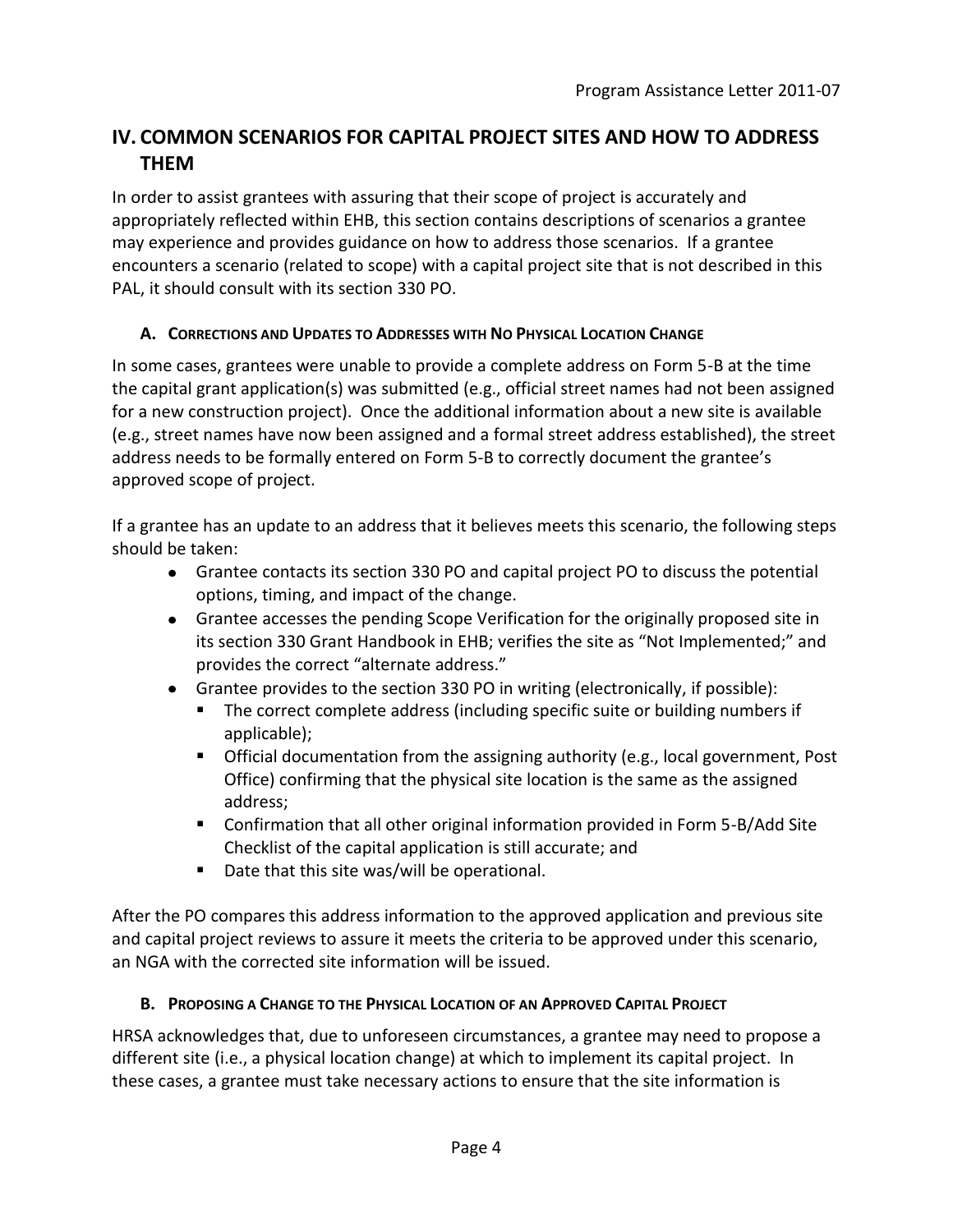properly updated, reviewed, and approved in its Federal scope of project. Prior to taking any of the following actions, the grantee must first consult with its section 330 PO per PIN 2008-01.

**All grantees are reminded that a change in site location for a HRSA-funded capital project will require additional capital-related reviews (e.g., NEPA, NHPA, architectural/engineering) prior to final approval. HRSA will not indicate approval of a site change until all necessary reviews have been satisfactorily completed. All such changes will require both section 330 PO and capital grant PO approval.**

For the purposes of the following scenarios, a "new site" is one that is not yet approved within a grantee's scope on Form 5-B and/or is not yet operational. An "existing site" is one that is already approved within a grantee's scope on Form 5-B and is operational.

#### **1. New site to new site**

A grantee may determine that due to unforeseen circumstances, the new site proposed in its original capital grant application is not viable; therefore, the grantee may propose to implement the capital grant at a different site. For example, a grantee proposed a capital project at a new site at 123 Main Street but, due to environmental concerns at this site, it is requesting to transfer its capital project to 456 First Street. In such a case, the following steps must be taken by the grantee:

- Grantee contacts its section 330 PO and capital project PO to discuss the potential options, timing and impact of the change.
- Grantee accesses the pending Scope Verification for the originally proposed site in its section 330 Grant Handbook in EHB; verifies the site as "Not Implemented;" and provides the "alternate address."
- Grantee adds the new site at the "alternate address" through a full, formal CIS request within the EHB scope module, which includes submission of all required forms and documentation.
- The section 330 PO reviews the new site proposed via the CIS request at the "alternate address" according to PIN 2008-01; if approved, an NGA approving the site will be issued through the section 330 grant. The site will also be marked as having a capital project and a two-year scope verification deliverable (based on the original capital grant program end date) will be created in EHB.
- If the site cannot be approved, the grantee will receive an email through EHB indicating disapproval and should consult with its capital grant PO concerning next steps relative to the capital project.
- Grantee must verify the approved site at the "alternate address" as implemented once the grantee is operational at the site.

## **2. New site to existing site**

A grantee may determine that due to unforeseen circumstances, the new site proposed in its original capital grant application is not viable; therefore, the grantee may propose to implement the capital grant at an existing site in its approved scope of project. For example, a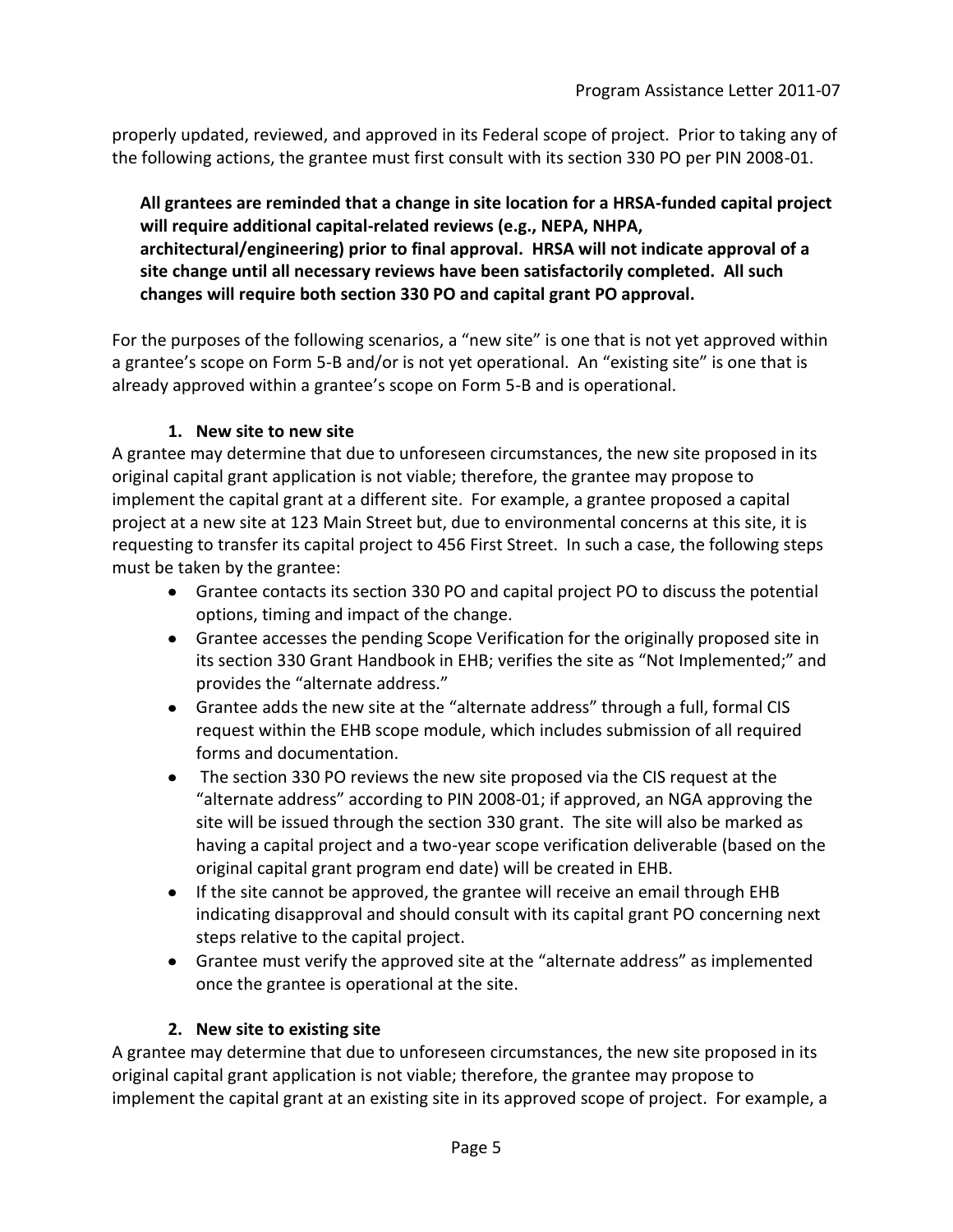grantee proposed a capital project at a new site at 123 Main Street but, due to environmental concerns at this site, proposes to instead construct a new floor at its existing clinic at 789 Second Avenue. In such a case, the following steps must be taken by the grantee:

- Grantee contacts its section 330 PO and capital project PO to discuss the potential options, timing and impact of the change.
- Grantee accesses the pending Scope Verification for the originally proposed site in its section 330 Grant Handbook in EHB; verifies the site as "Not Implemented;" and provides the "alternate address" (the address of the site currently in the approved scope of project).
- Note that a new CIS request is not required and a revised NGA will not be issued. No further scope verification will be required.

## **3. Existing site to new site**

A grantee may determine that due to unforeseen circumstances, it is unable to implement its capital project at its existing site proposed in the capital grant application; therefore, the grantee may propose to implement the capital grant at a new site. For example, due to zoning limitations, a grantee determines that instead of constructing a new wing on its existing clinic at 789 Second Avenue, it wishes to construct a new building at 123 Main Street. In these cases, the grantee should:

- Contact its section 330 PO and capital project PO to discuss the potential options, timing and impact of the change.
- Add the new site through a full, formal CIS request within the EHB scope module, which includes submission of all required forms and documentation.
- The section 330 PO reviews the new site proposed via the CIS at the "alternate address" according to PIN 2008-01; if approved, an NGA approving the site will be issued through the section 330 grant.
- If the site cannot be approved, the grantee will receive an email through EHB indicating disapproval and should consult with its capital grant PO concerning the next steps relevant to the capital project.
- The approved site will also be marked as having a capital project and a two-year scope verification deliverable (based on the original capital grant program end date) will be created in EHB.

## **4. Existing site to existing site**

A grantee may determine that due to unforeseen circumstances, it is unable to implement its capital project at the existing site proposed in the capital grant application; therefore, the grantee may propose to implement the capital grant at another site in its approved scope of project. For example, due to zoning limitations, a grantee determines that instead of constructing a new wing on its existing clinic at 789 Second Avenue, it wishes to construct a new wing at its existing approved site at 100 Third Avenue. Because this type of change involves existing sites only, a CIS request is not required. However, in these cases, the grantee should contact its section 330 PO and capital project PO to discuss the potential options, timing